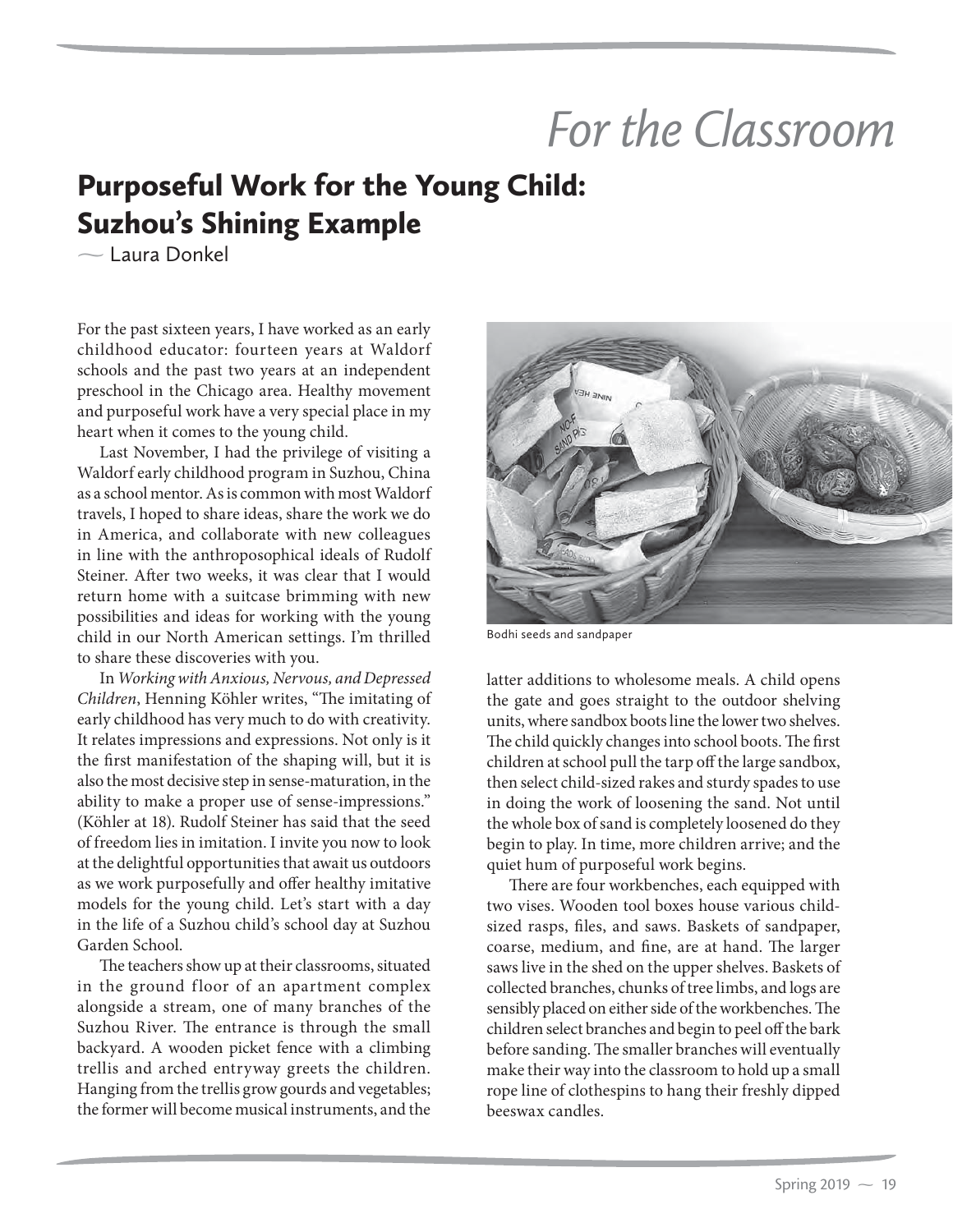

The workbench in Suzhou, ready for the morning's activities

Baskets of bodhi seeds set beside baskets of sandpaper beckon, awaiting smoothing. As the children sand the seeds, exquisite designs emerge, surprising the eye. The teachers smile and tell me that the longer the seed is sanded, the more pronounced the designs become. I am taken by their beauty and the reverence in which the young child works beside the teacher, also vigorously sanding the bodhi seed.

A young boy of four years takes a piece of wood that he has been working on, clamps it in a vise, and begins to saw it in half. Teachers strategically place themselves in the outdoor area and also do their work, whether separating rice, working on a specific

project, or tending to the children in the play areas. A father brings his little boy, sets down his briefcase, takes up a large, thick log, and begins to saw it. He works for twenty minutes. The log is sawed in half. He sets the two pieces on a shelf, washes his hands in the outdoor utility sink, then collects his briefcase and heads to work. I think of the magnificence in that short span. The little three-year-olds sit on logs and study how the father moves. When he leaves, they are ready to follow suit. The assistant teacher sets out a basket of thick branches for them to begin sawing with smaller saws after the wood is placed in the vises. And so the school day begins.